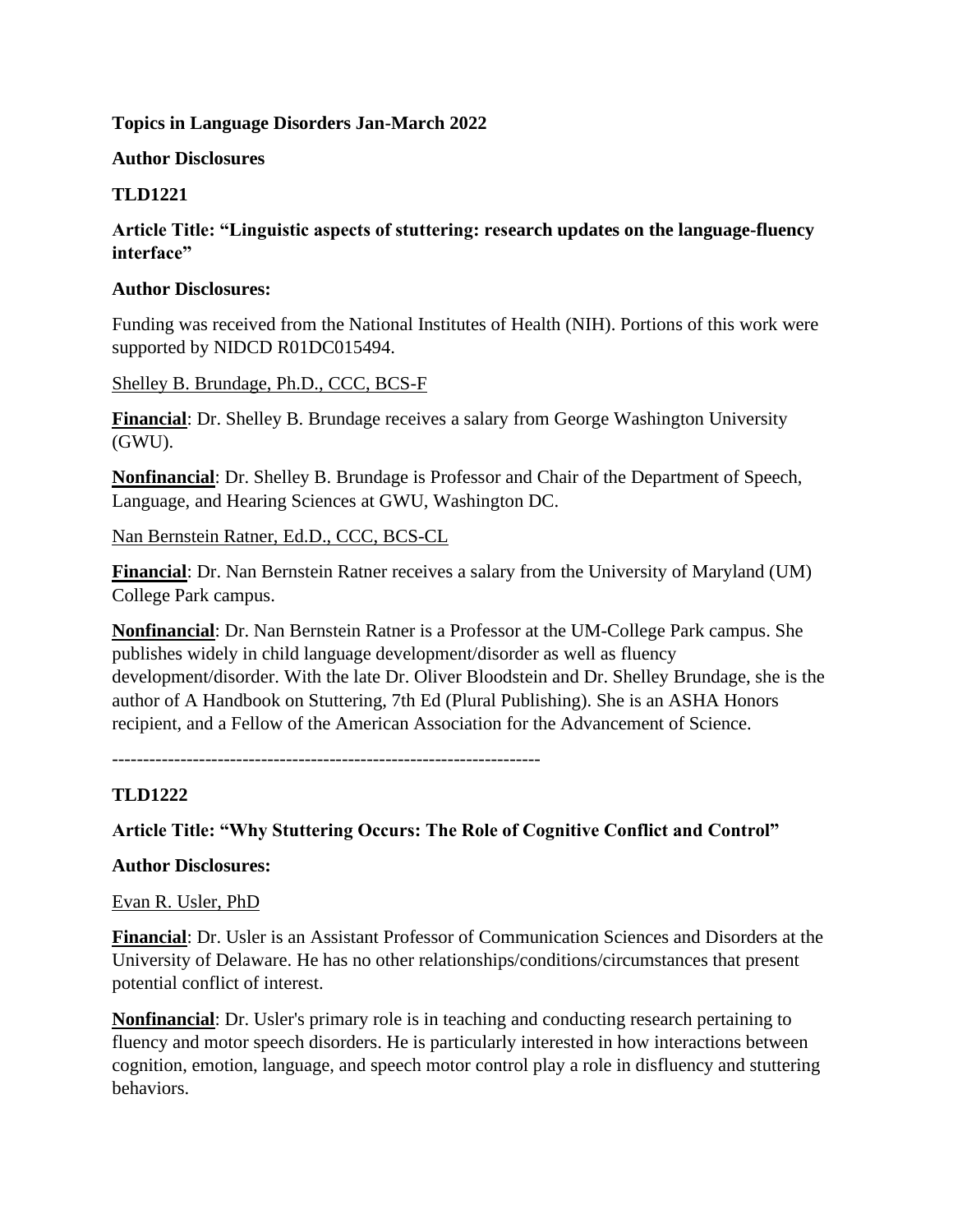---------------------------------------------------------------------

## **TLD1223**

## **Article Title: Novel word recognition in childhood stuttering**

### **Course Content Disclosure:**

This program will focus exclusively on the products Novel Object and Unusual Name (NOUN) Database (Horst & Hout, 2016), Children's Test of Nonword Repetition (Gathercole et al., 1994), and E-Prime 3.0 software (Psychology Software Tools, Inc., 2016). This program will not include information on other similar or related products.

### **Financial Disclosure:**

Funding was provided by the National Institute on Deafness and Other Communication Disorders (R21 DC017227) awarded to Amanda Hampton Wray. The Charles J. Strosacker Graduate Research Fund for Health and Risk Communication in the College of Communication Arts and Sciences at Michigan State University was awarded to Erica Lescht, Courtney Venker, and Amanda Hampton Wray. The Blue Cross Blue Shield of Michigan Foundation Student Award Program Grant was awarded to Erica Lescht and Amanda Hampton Wray. The National Institutes of Health grant (T32-DC011499) was awarded to K. Kandler and B. Yates (trainee: J. R. McHaney).

### **Author Disclosures:**

Erica Lescht, M.A., CCC-SLP

**Financial**: Ms. Lescht is a Ph.D. student in the Department of Communication Science and Disorders at University of Pittsburgh. This project was supported in part by the Charles J. Strosacker Graduate Research Fund for Health and Risk Communication in the College of Communication Arts and Sciences at Michigan State University and the Blue Cross Blue Shield of Michigan Foundation Student Award Program Grant.

**Nonfinancial**: Ms. Lescht's research interests are in the neural processes that support language, learning, and executive function in children who stutter and children who do not stutter.

#### Courtney E. Venker, Ph.D., CCC-SLP

**Financial:** Dr. Venker is an employee of Michigan State University and receives funding from the NIH to support her research. She has no other relationships/conditions/circumstances that present potential conflict of interest.

**Nonfinancial**: Dr. Venker teaches courses in Developmental Language Disorders and Autism. Her research is in the area of language development and disorders, autism, language processing, and word learning.

## Jacie R. McHaney, B.S.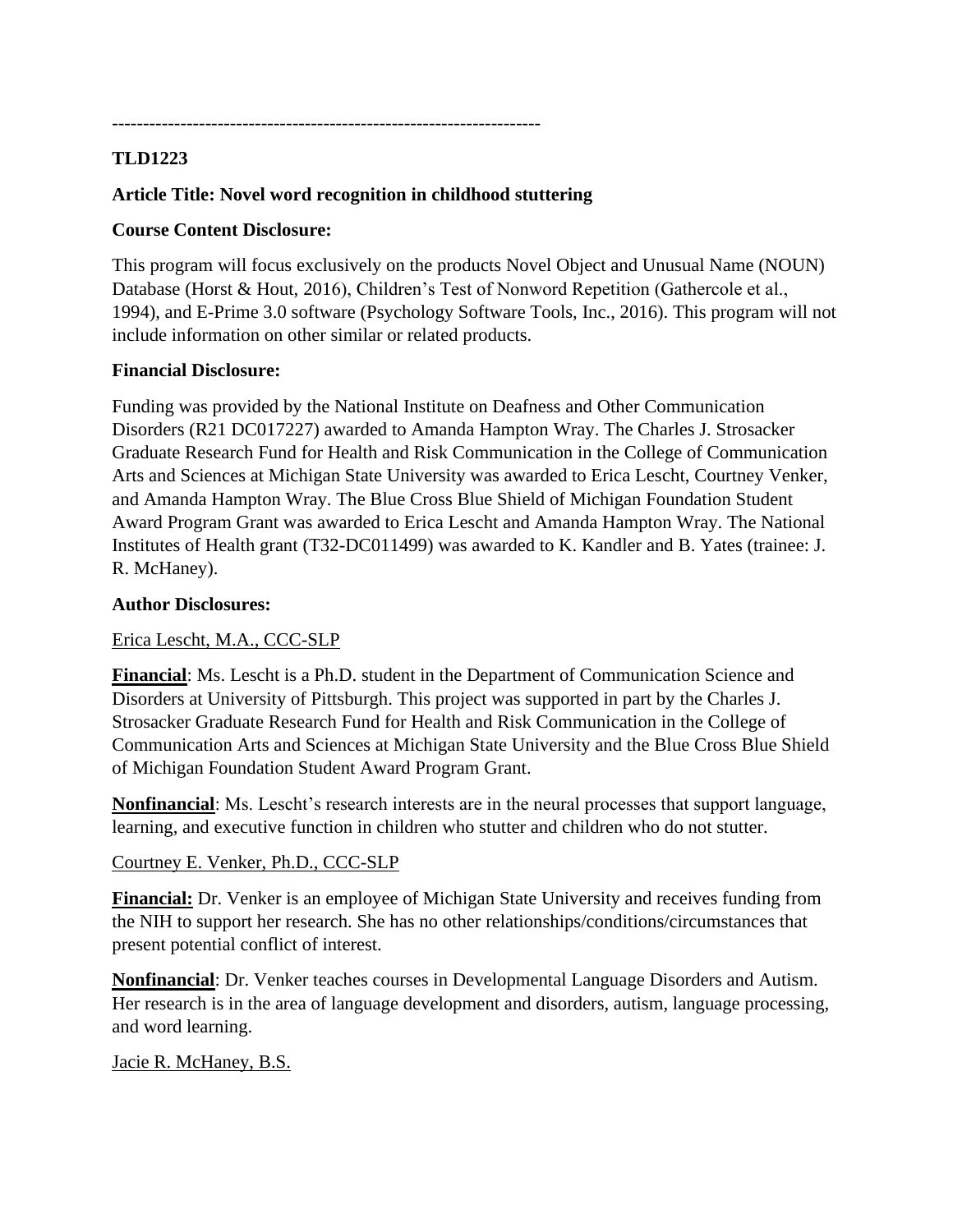**Financial**: Ms. McHaney is a Ph.D. student in the Department of Communication Science and Disorders at University of Pittsburgh. This project was supported in part by NIH training grant for Training in Auditory and Vestibular Neuroscience.

**Nonfinancial**: Ms. McHaney's research interests include the neural mechanisms of speech perception using neurobiological and computational approaches.

Jason W. Bohland, Ph.D.

**Financial:** Dr. Bohland is an employee of the University of Pittsburgh and receives funding from the National Science Foundation to support his research. He has no other relationships/conditions/circumstances that present potential conflict of interest.

**Nonfinancial**: Dr. Bohland teaches courses in research methods and speech and language function. His research is in the area of the neural basis of speech planning and production.

Amanda Hampton Wray, Ph.D.

**Financial**: Dr. Amanda Hampton Wray receives research funding and support from NIH-NIDCD. Blue Cross Blue Shield Foundation of Michigan Student Grant Program provided funding in part of this project. She receives payment from the American Speech-Language-Hearing Association (ASHA).

**Nonfinancial**: Dr. Amanda Hampton Wray is an ASHA editorial board member.

---------------------------------------------------------------------

# **TLD1224**

# **Article Title: "Understanding the Speaker's Experience of Stuttering Can Improve Stuttering Therapy"**

**Author Disclosure:** J. Scott Yaruss, PhD, CCC-SLP, BCS-F, F-ASHA is a co-author of the trademarked product OASES which is cited in this article. Dr. Yaruss and his wife are the coowners and major stockholders of Stuttering Therapy Resources, Inc. which publishes the OASES. Dr. Yaruss disclosed that neither he nor his wife received any payment related to the use of the OASES in the studies conducted for this article.

Seth E. Tichenor, PhD, CCC-SLP

**Financial**: Dr. Seth E. Tichenor has no financial relationships to disclose.

**Nonfinancial**: Dr. Seth E. Tichenor is a person who stutters, a Speech-Language Pathologist, and an Assistant Professor at Duquesne University. His primary research interests include better understanding and predicting individual differences in the experience of stuttering (stammering), understanding how adverse impact related to the condition develops, and determining how moments of stuttering occur in speech.

## Caryn Herring, MS, CCC-SLP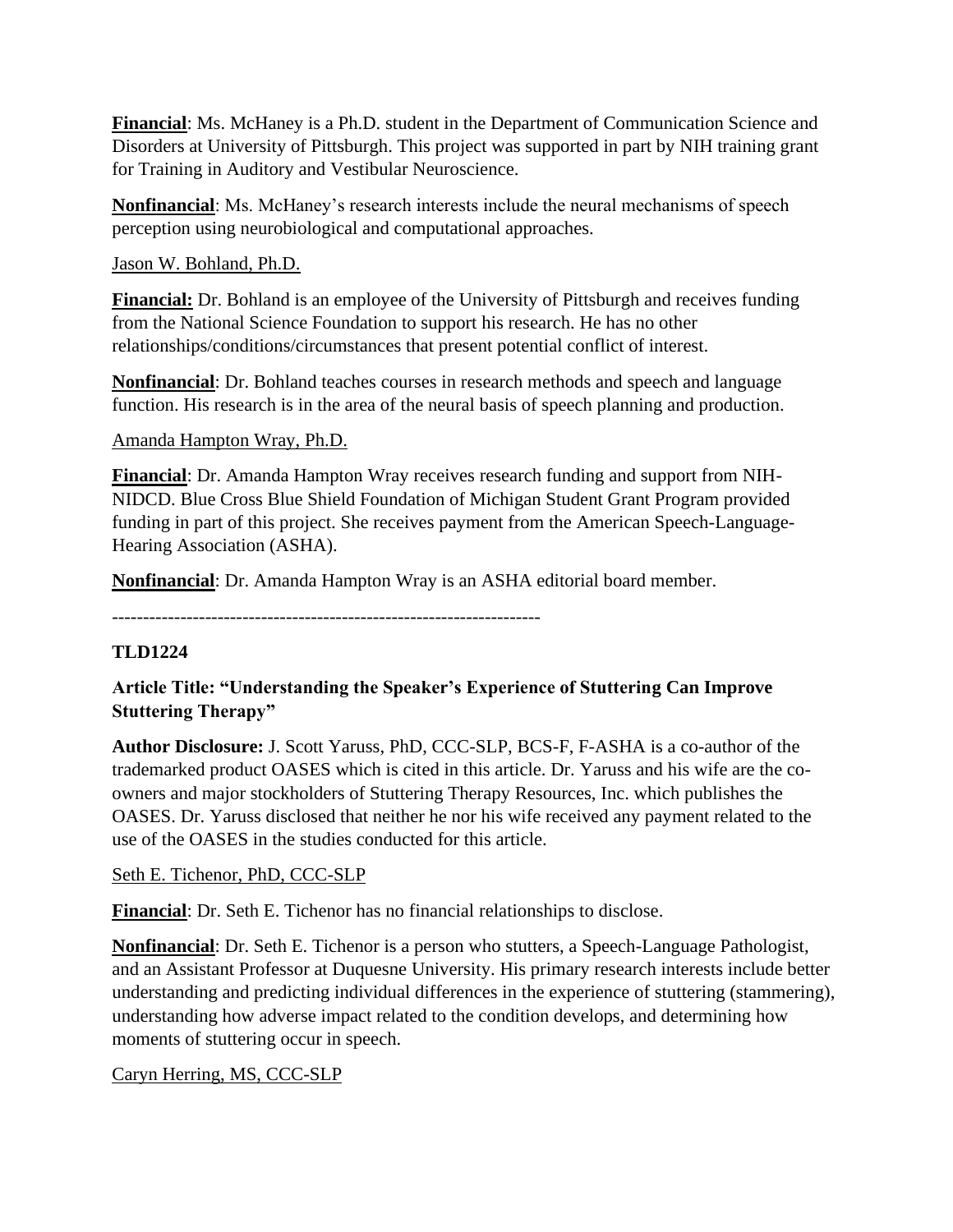**Financial**: Caryn Herring has no financial relationships to disclose.

**Nonfinancial**: Caryn Herring is a person who stutters, speech-language pathologist, and a doctoral student at Michigan State University. Caryn's research interests include the process of desensitization for people who stutter and the role of voluntary stuttering. She co-hosts the StutterTalk B-Team and is on the board of directors of Friends – The National Association of Young People Who Stutter.

# J. Scott Yaruss, PhD, CCC-SLP, BCS-F, F-ASHA

**Financial**: Dr. J. Scott Yaruss is co-owner of Stuttering Therapy Resources, which published the OASES. He is co-author of the OASES. He generally receives royalty for the use of the OASES by other people, but he did not receive royalties for any of the studies that he conducted involving the OASES that are cited in this article.

**Nonfinancial**: Dr. J. Scott Yaruss is a Professor of Communicative Sciences and Disorders at Michigan State University. Dr. Yaruss conducts research on the experience of stuttering. His wife is also a co-owner of Stuttering Therapy Resources, though she did not receive any compensation related to the studies in which he used the OASES that are in this article.

---------------------------------------------------------------------

# **TLD1225**

# **Article Title: "Targeting Communication Effectiveness in Adults Who Stutter: A Preliminary Study"**

# **Course Content Disclosure:**

The Arthur M. Blank Center for Stuttering Education and Research has developed the "Targeting Communication Excellence" treatment program, which is the main focus of the present study, and reflects the theoretical framework that communication is not defined by fluency. The 12 week "Targeting Communication Excellence" treatment program at The Blank Center is based on the same foundational principles as Camp Dream. Speak. Live. This article will not focus on information on other similar or related services for individuals who stutter.

## **Author Disclosures:**

Dr. Courtney Byrd disclosed that a legacy grant was received to establish and fund the research, training, and service completed at the Arthur M. Blank Center for Stuttering Education and

Research, which includes the Michael and Tami Lang Stuttering Institute, the Dr. Jennifer and Emanuel Bodner Developmental Stuttering Laboratory, and the Dealey Family Foundation Stuttering Clinic. Dr. Byrd serves as the Founding Director of the Arthur M. Blank Center for Stuttering Education and Research. The Blank Center offers free daily therapy in their Targeting Communication Excellence program as well as free annual participation in Camp Dream. Speak. Live. nationally and internationally.

## Courtney Byrd, Ph.D., CCC-SLP